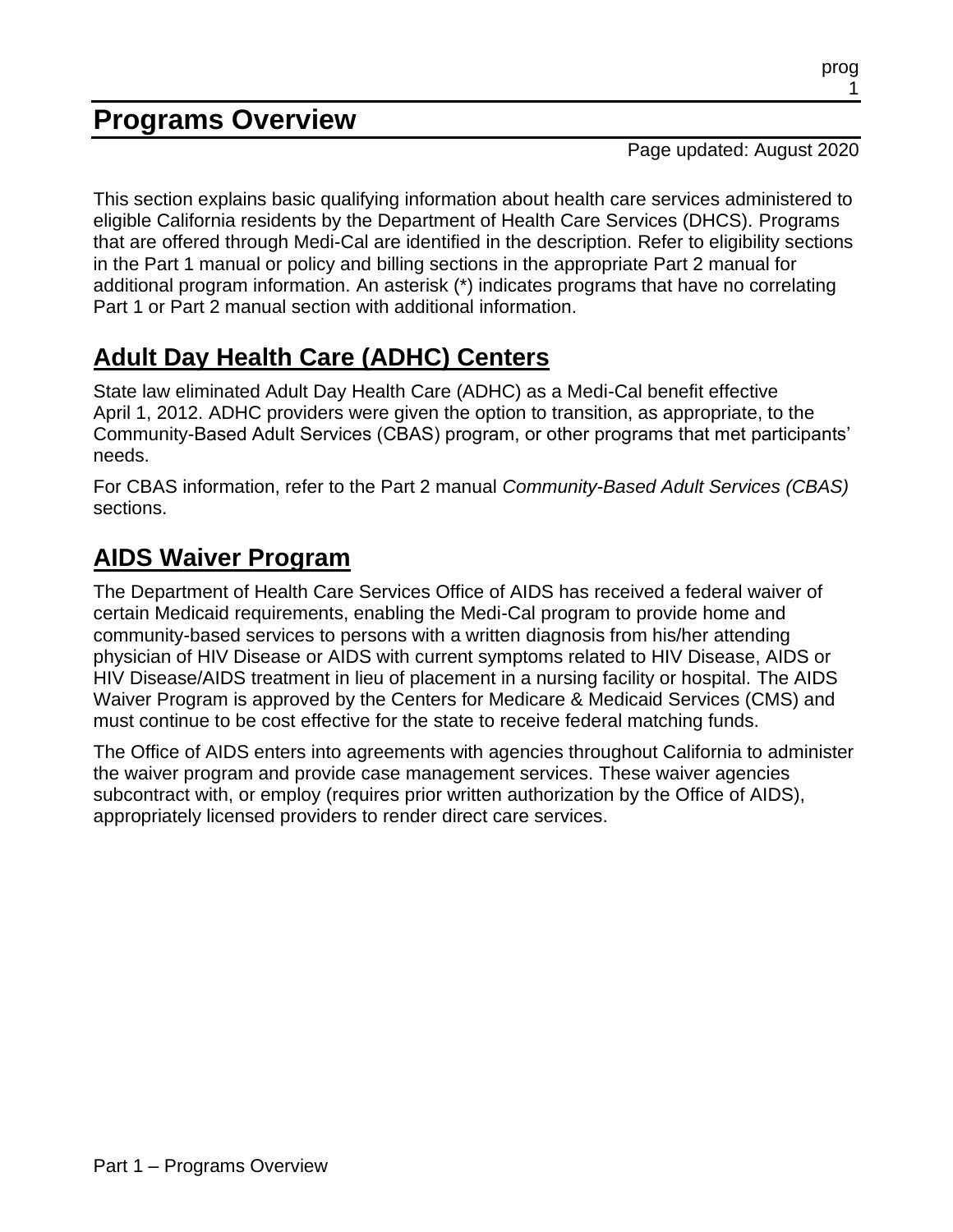To participate in the waiver program, a waiver agency must be one of the following:

- A Home and Health Agency licensed and certified by DHCS
- The outpatient department of a hospital licensed and certified by DHCS
- A county health department
- A community-based organization that meets certain DHCS Office of AIDS standards and requirements

Agencies that have demonstrated organizational, administrative and financial capabilities through the AIDS Case Management Program (CMP) are eligible to become a waiver agency.

#### **Enrollment Procedures**

Providers submit a letter to the Office of AIDS that includes a request to become a waiver agency, the counties to be served and a statement that becoming a waiver agency will be cost and administratively feasible.

#### **DHCS Office of AIDS: Address/Telephone Number**

Agencies interested in becoming waiver agencies or persons interested in learning more about the waiver program should contact the Office of AIDS at (916) 449-5900 or write to:

Department of Health Care Services Office of AIDS Community-Based Care Section MS 7700 P.O. Box 997426 Sacramento, CA 95899-7426

Additional information about the waiver program can be found on the Office of AIDS Web site: *www.cdph.ca.gov/programs/aids*. For policy information, refer to the Part 2 manual, *Outpatient Services for AIDS Waiver Program.*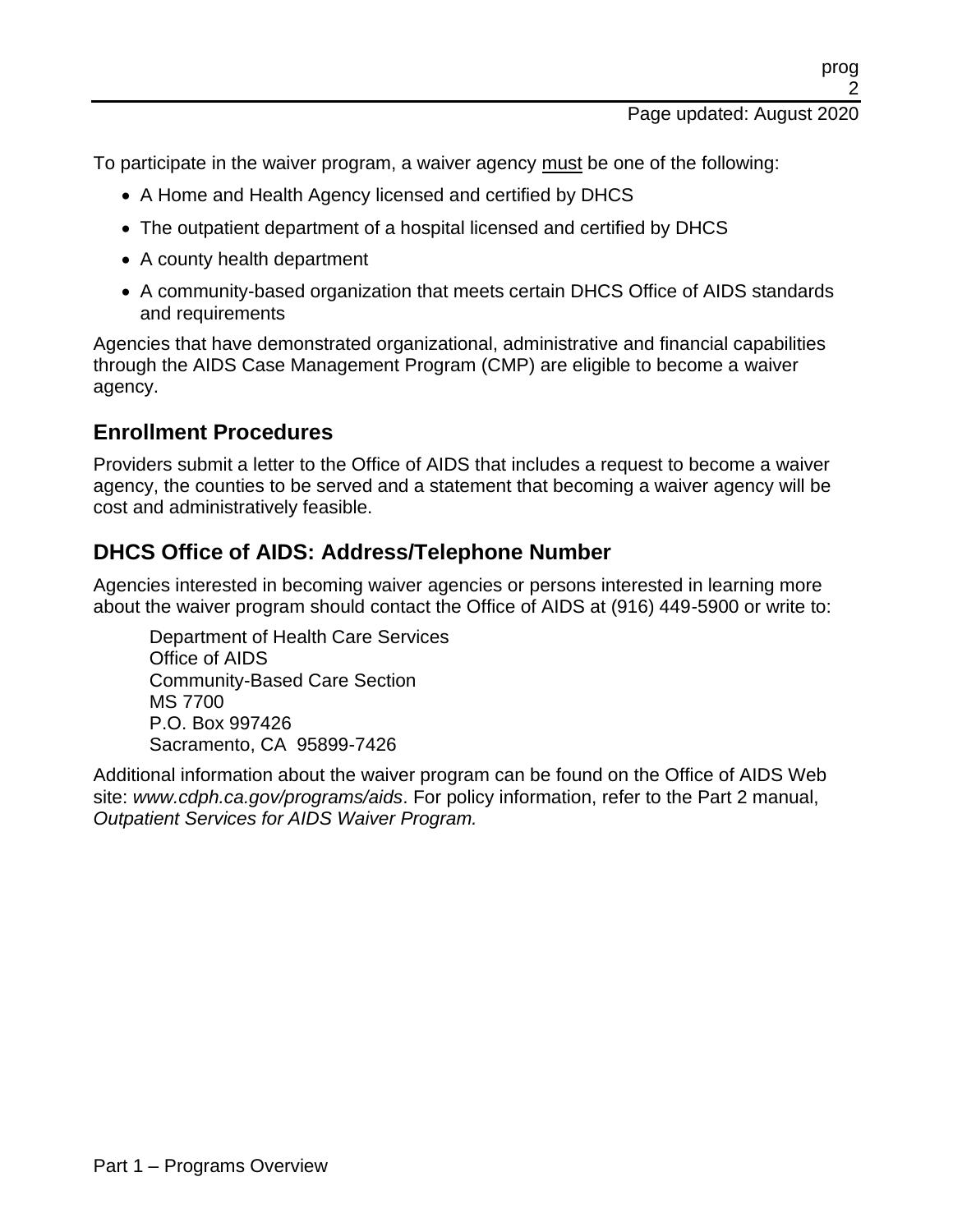## **Breast and Cervical Cancer Treatment Program (BCCTP)**

The Department of Health Care Services (DHCS) implemented the BCCTP on January 1, 2002. BCCTP provides urgently needed cancer treatment coverage to individuals with breast and/or cervical cancer who require treatment and have met the Centers for Disease Control (CDC) screening criteria, or were screened by a CDC provider.

The BCCTP is the first program in the nation with the capability to grant same day, temporary, full-scope Medicaid (accelerated eligibility [AE]) from the doctor's office through an Internet-based application for those women who appear, by the information on the application, to meet the federal eligibility requirements. Applicants receiving AE then undergo a final eligibility determination completed by an eligibility specialist (ES).

Those applicants who do not qualify for AE must have their BCCTP eligibility determined by an Eligibility Specialist (ES) before eligibility can be established in the Medi-Cal Eligibility Data System (MEDS).

#### **California Alternative Assistance Program (CAAP[\)\\*](#page-15-0)**

The Medi-Cal program includes Aid to Families With Dependent Children (AFDC) recipients under the California Alternative Assistance Program (CAAP), effective May 1, 1994. CAAP-AFDC recipients are identified by aid codes 3A (Family Group) and 3C (Unemployed Parent Group).

CAAP-AFDC recipients receive Medi-Cal and child care assistance instead of a federal cash grant. The CAAP-AFDC program provides full-scope Medi-Cal coverage with no Share of Cost until the recipients' county changes the status or removes them from the Medi-Cal Eligibility Data System (MEDS).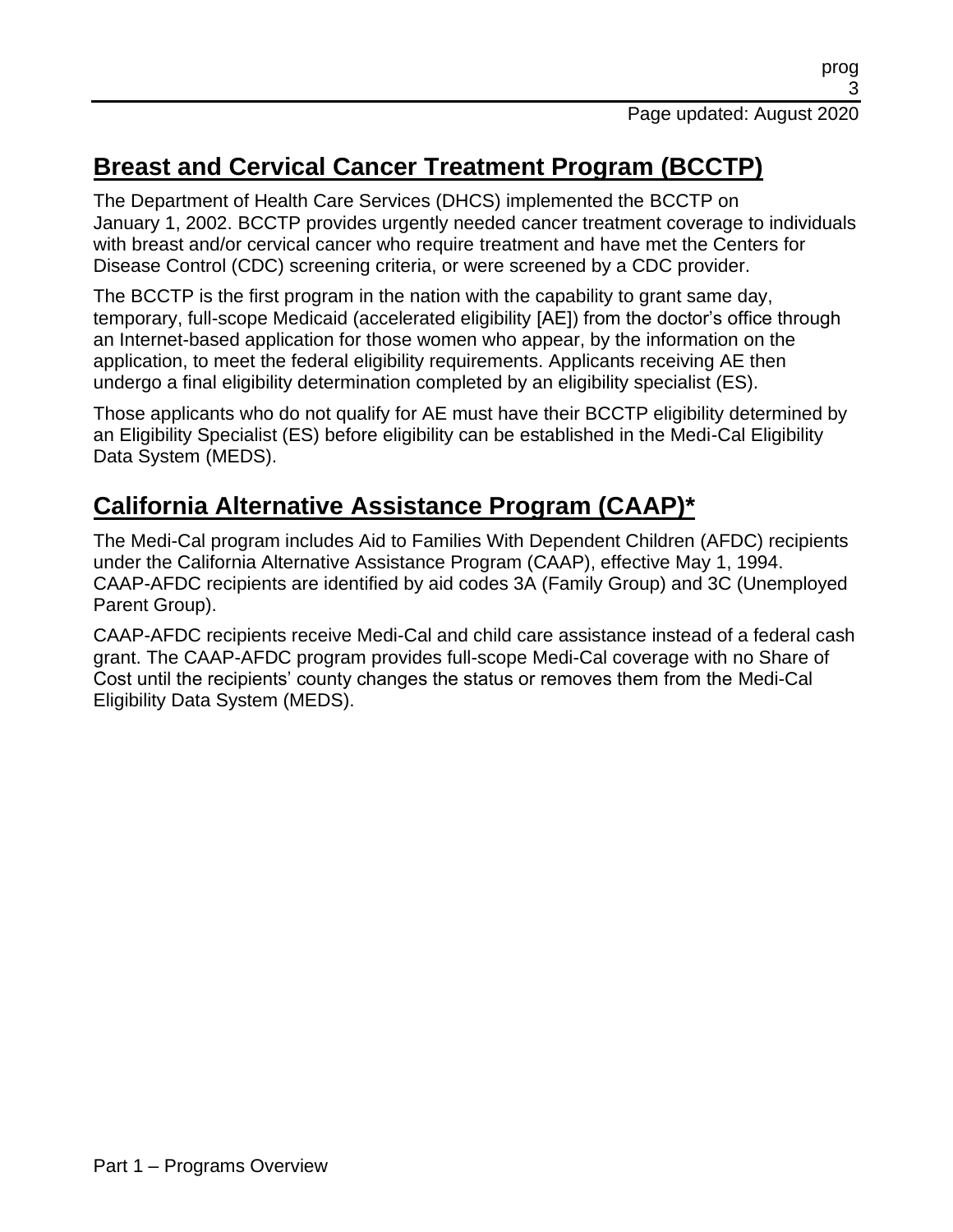# **California Children's Services (CCS)**

Individuals under 21 years of age who are residentially, financially and medically eligible for California Children's Services (CCS) diagnostic, treatment and therapy services are required by law to be referred to the CCS program for case management. Independent counties directly administer their own programs, while dependent counties are administered by three state regional offices.

## **Child Health and Disability Prevention (CHDP) Program**

*Health and Safety Code*, Section 124025, *et seq*., established the Child Health and Disability Prevention (CHDP) program.

#### **EPSDT/CHDP**

The CHDP program was implemented in 1973. In California the CHDP program administers the screening component of the federally mandated Early and Periodic Screening, Diagnostic and Treatment (EPSDT) benefit for individuals under the age of 21.

The CHDP program is administered by the Integrated Systems of Care Division (ISCD) of the Department of Health Care Services (DHCS). The program is operated by local health departments and is designed to ensure that eligible children and youth receive periodic health assessments and have access to ongoing health care from a medical and dental home.

Every county health department in the State and health departments in the cities of Berkeley, Long Beach and Pasadena operate CHDP programs.

Program and services information is located in the Part 2, *EPSDT/CHDP* manual sections.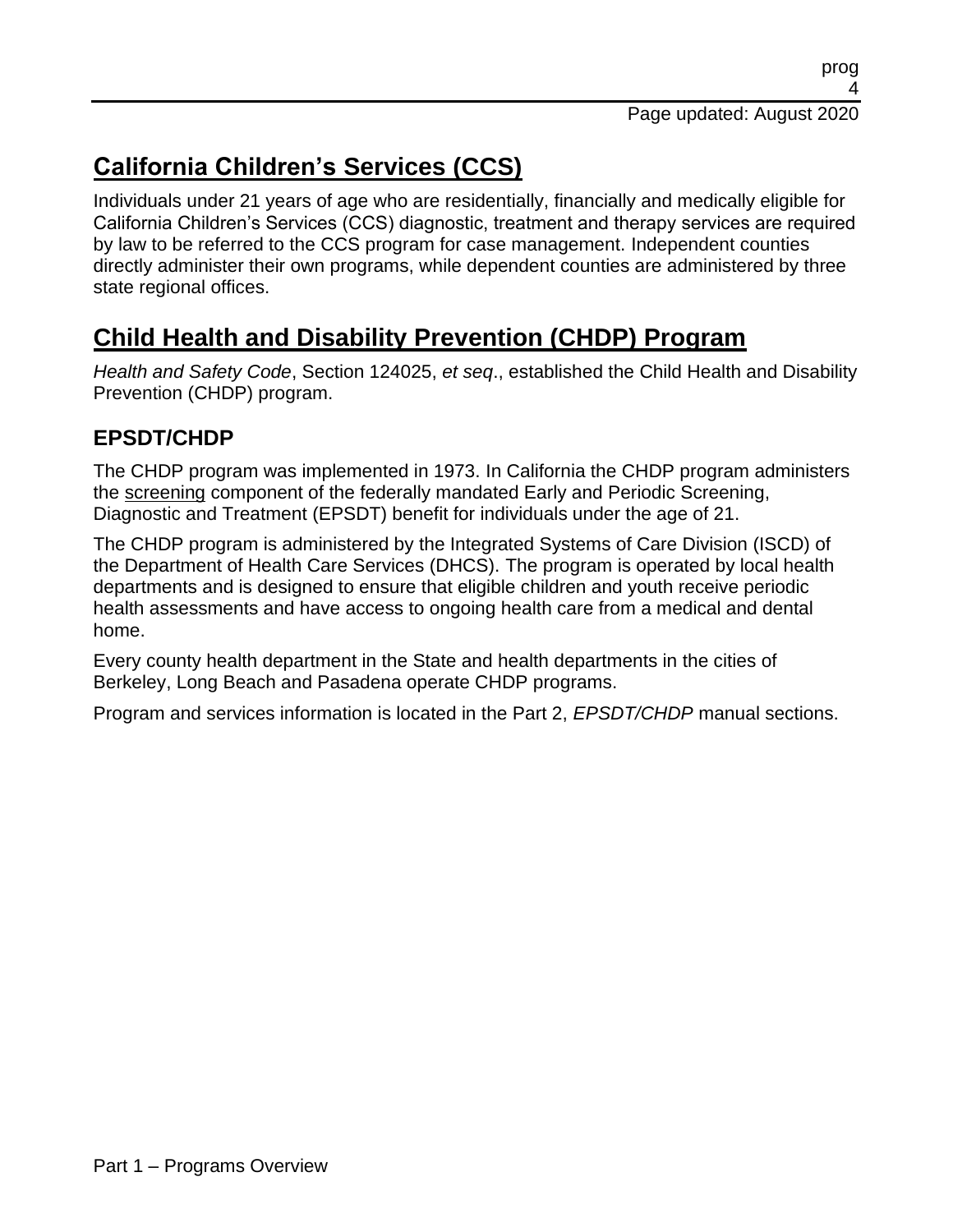## **Community-Based Adult Services Program (CBAS)**

Community-Based Adult Services (CBAS) centers offer a package of health, therapeutic and social services in a community-based day health care program. Services are provided according to a six-month plan of care developed by the CBAS center's multidisciplinary team. The services are designed to prevent premature and unnecessary institutionalization and to keep participants as independent as possible in the community.

## **Comprehensive Perinatal Services Program (CPSP)**

The Comprehensive Perinatal Services Program (CPSP) is within the scope of the benefits of the Medi-Cal program. Participation by Medi-Cal recipients is voluntary.

In addition to the "traditional" maternity services, CPSP allows qualified providers to be reimbursed for nutrition, psychosocial and health education services, and related case coordination. Reimbursement is also provided for prenatal vitamin and mineral supplements. Hospital outpatient departments, community clinics, county clinics, individual physicians, physician groups and certified nurse midwives are eligible to provide these services. Providers must have a current provider number and complete an application to participate as a CPSP provider.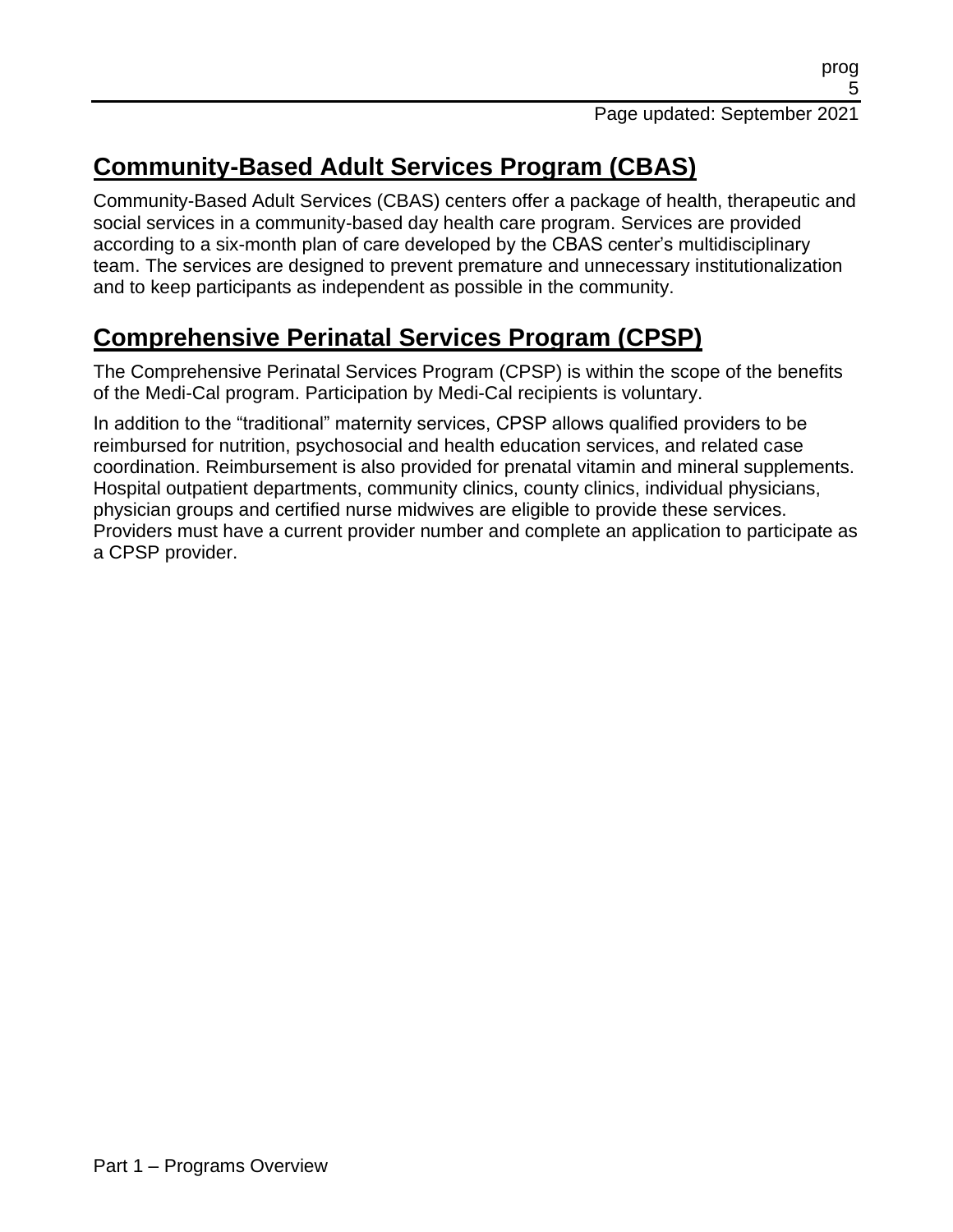## **Diabetes Prevention Program**

State law requires DHCS to establish the Diabetes Prevention Program (DPP) as a Medi-Cal covered benefit. Medi-Cal's DPP benefit will be consistent with the federal Centers for Disease Control and Prevention's (CDC) National Diabetes Prevention Program, a publicprivate partnership to offer evidence-based, low-cost interventions in communities across the nation to prevent type 2 diabetes. Using CDC-approved lifestyle change curriculum, DPP organizations help individuals learn healthy practices and self-monitoring techniques that reduce their risk of developing diabetes.

## **Drug Use Review (DUR)**

Federal law requires that, effective January 1, 1993, California pharmacies participating in the Medi-Cal program must provide prospective Drug Use Review (prospective DUR). The Federal Department of Health and Human Services (DHHS) has issued guidelines to assist pharmacies in implementing the prospective DUR process.

[‹‹M](#page-15-1)aterials related to DUR may be found on the Medi-Cal Rx website (*https://medi-calrx.dhcs.ca.gov*)[.››](#page-15-2)

#### **Emergency Assistance (EA) Program**

Emergency Assistance (EA) is a federally funded program under Title IV-A of the Social Security Act. It provides services to families in emergency situations. EA services are available to eligible families for up to six months or until the emergency is over, whichever is less. The EA program allows for 50 percent federal financial participation for probation and child welfare services.

## **Every Woman Counts**

Every Woman Counts provides selected benefits to uninsured and underinsured women whose household income is at or below 200 percent of the Federal poverty level. The goal of the program is to reduce breast and cervical cancer mortality rates in this population of California women. In addition to offering screening and diagnostic services, Every Woman Counts is designed to facilitate annual rescreening of women with normal or benign breast and/or cervical conditions and to provide follow-up services for women with possible diagnoses of breast and/or cervical cancer, including referral for treatment when necessary. Only specified providers are able to offer cervical services at this time.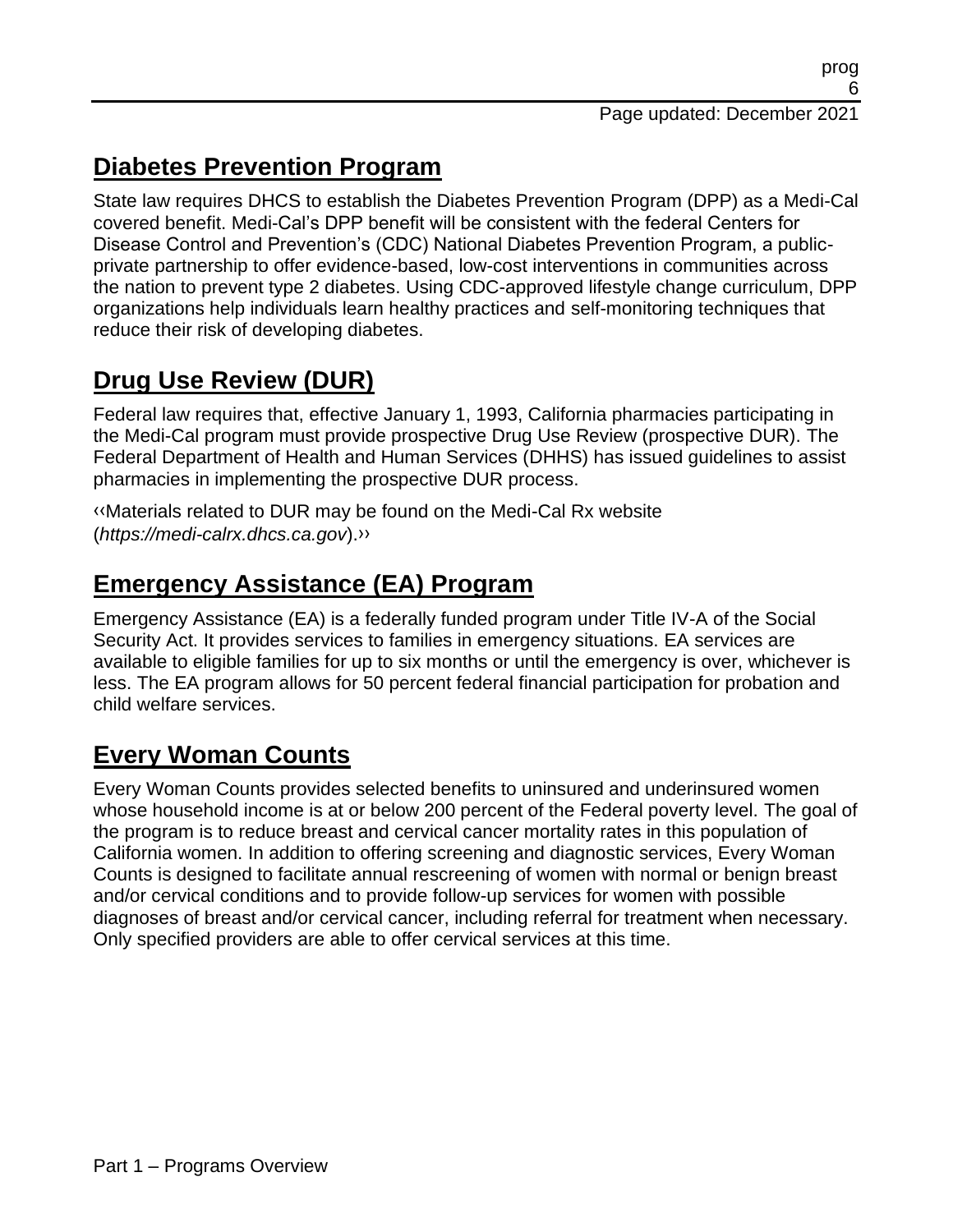## **Family PACT**

The Family PACT (Planning, Access, Care and Treatment) program is under joint administration of the Office of Family Planning (OFP) and Medi-Cal. The OFP is responsible for program policy, program monitoring, quality improvement and evaluation. The California MMIS Fiscal Intermediary is responsible for client and provider enrollment, claims processing and providing public response regarding these issues.

One of the goals of the Family PACT program is to expand access to family planning services. Expanded access is achieved through the expansion of the provider community. Under Family PACT, any Medi-Cal provider who elects to provide the full scope of comprehensive family planning services consistent with Family PACT standards of care can enroll and be reimbursed at Medi-Cal rates.

Under this model program, all women and men in California with incomes at or below 200 percent of the federal poverty level with no other source of family planning health care coverage have access to comprehensive family planning services, including contraception, pregnancy testing, female and male sterilization, limited infertility services, reproductive health counseling and education related to contraceptive methods, as well as screening for sexually transmitted infections and breast and cervical cancer.

**Note:** Pregnancy care other than the diagnosis of pregnancy is not funded under the Family PACT program. Abortions and services ancillary to abortions are not funded under Family PACT.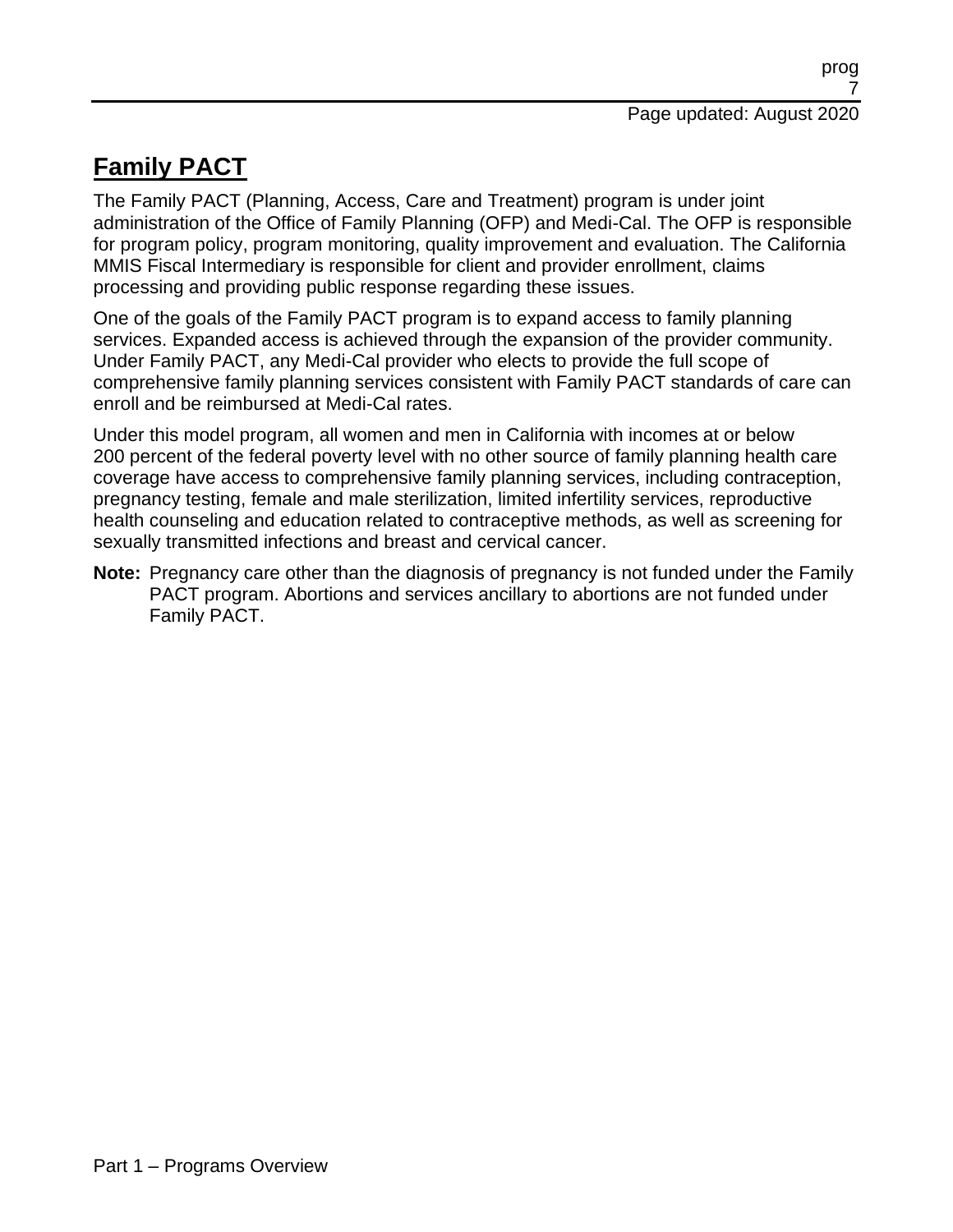## **Genetically Handicapped Persons Program (GHPP)**

The Genetically Handicapped Persons Program (GHPP) is administered in conjunction with the California Children Services (CCS) to assure provision of medical care to adults with the following conditions:

- Hemophilia
- Cystic Fibrosis
- Hemoglobinopathies, including sickle cell disease, thalassemia
- Huntington's Disease, Joseph's Disease, Friedreich's Ataxia
- Metabolic diseases (PKU, Wilson's Disease, galactosemia)
- Von Hippel-Lindau syndrome

Individuals 21 years of age and older with any of these diagnoses may be referred to GHPP for case management and approval of services rendered. All GHPP authorizations and claims review for the entire state are conducted by state staff located in the GHPP office.

#### **Heroin Detoxification**

All heroin detoxification services must be performed by or under the supervision and orders of a licensed physician. Ancillary personnel actually preparing and administering medications must be acting within the limits of their licenses or certificates.

For policy information, refer to the Part 2 manual, *Outpatient Services for Heroin Detoxification*.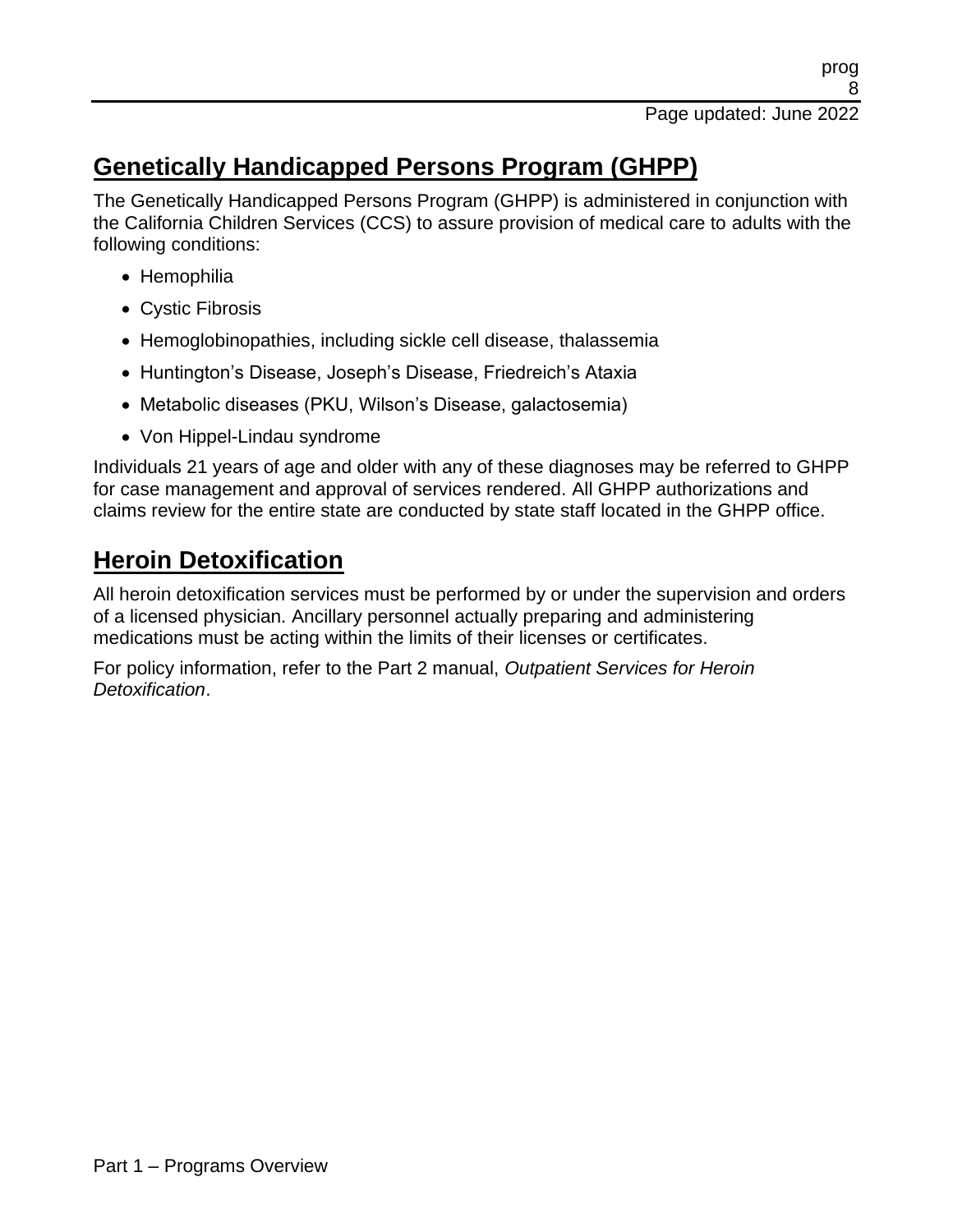## **Home and Community-Based Services (HCBS)**

Home and Community-Based Services (HCBS) are designed to provide safe and appropriate home and community care to recipients who would otherwise require long term placement.

The Department of Health Care Services (DHCS), Long-Term Care Division, In-Home Operations (IHO) Branch administers two 1915 (c) HCBS waivers: the In-Home Operations (IHO) Waiver and the Nursing Facility/Acute Hospital (NF/AH) Waiver.

To be eligible to receive waiver services, an individual must meet Medi-Cal financial eligibility requirements. The appropriate county welfare department is responsible for making this Medi-Cal eligibility determination. All services must be cost-neutral to the Medi-Cal program. The total cost of providing waiver services and all other medically necessary State Plan services must be less than the total cost incurred for providing care to the recipient at the otherwise appropriate nursing facility. A recipient may be enrolled in only one 1915 (c) waiver at a time. If a recipient is eligible for services from two waivers, the recipient may choose the waiver that is best suited to their needs.

Services offered under these waivers include, but are not limited to, private duty nursing case management and waiver personal care services.

For policy information, refer to the Part 2 manual, Outpatient Services for *HHA and HCBS (Home Health Agencies and Home and Community-Based Services).*

#### **Home Health Agencies**

Home Health services are reimbursable as an outpatient benefit when prescribed by a physician and provided at the patient's home in accordance with a written treatment plan reviewed by a physician every 60 days.

For policy information, refer to the Part 2 manual, HHA and HCBS *(Home Health Agencies and Home and Community-Based Services).*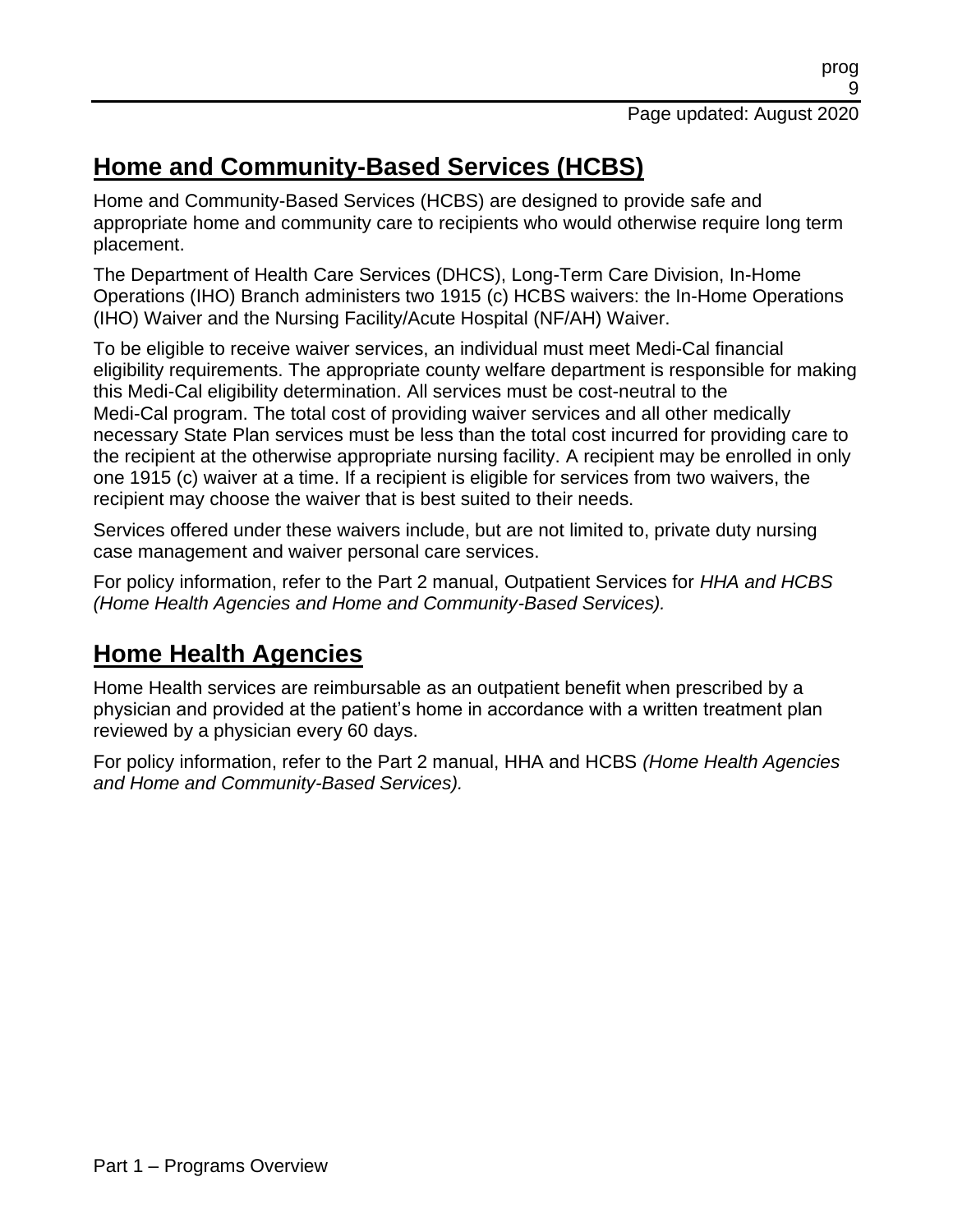## **Hospice Care**

Hospice care is medical multidisciplinary care designed to meet the unique needs of terminally ill individuals. Any Medi-Cal eligible recipient certified by a physician as having a life expectancy of six months or less may elect to receive hospice care in lieu of normal Medi-Cal coverage for services related to the terminal condition. Election of hospice care occurs when the patient (or representative) voluntarily files an election statement with the hospice provider. This statement acknowledges that the patient understands that the hospice care relating to the illness is intended to alleviate pain and suffering rather than to cure, and that certain Medi-Cal benefits are waived by this election.

**Note:** Any Medi-Cal eligible recipient younger than 21 years of age and certified by a physician as having a life expectancy of six months or less may elect to receive hospice care and curative treatment associated with the hospice-related diagnosis in addition to all other medically necessary Medi-Cal benefits to which the recipient is entitled.

For policy information, refer to the Part 2 manual, *Outpatient Services for Hospice Care Program*.

#### **Indian Health Services Memorandum of Agreement (IHS-MOA)**

On April 21, 1998, the Department of Health Care Services (DHCS) implemented the Indian Health Services Memorandum of Agreement (IHS-MOA) between the federal IHS and the Centers for Medicare & Medicaid Services (CMS). The IHS-MOA changed the reimbursement policy for services provided to Medi-Cal recipients within American Indian or Alaskan native health care facilities identified as federal "638" facilities. Providers electing to participate under the IHS-MOA must enroll with the Provider Enrollment Division (PED) via the Provider Application and Validation for Enrollment (PAVE) portal on the DHCS website *(www.dhcs.ca.gov)*. Providers are asked to upload a completed copy of the *'Elect to Participate' IHS/MOA Application* (DHCS 7108), which can be retrieved from the "Forms" page of the Medi-Cal website *(www.medi-cal.ca.gov)*. Refer to the *Indian Health Services (IHS), Memorandum of Agreement (MOA) 638, Clinics* section in the appropriate Part 2 manual for the complete list of services provided.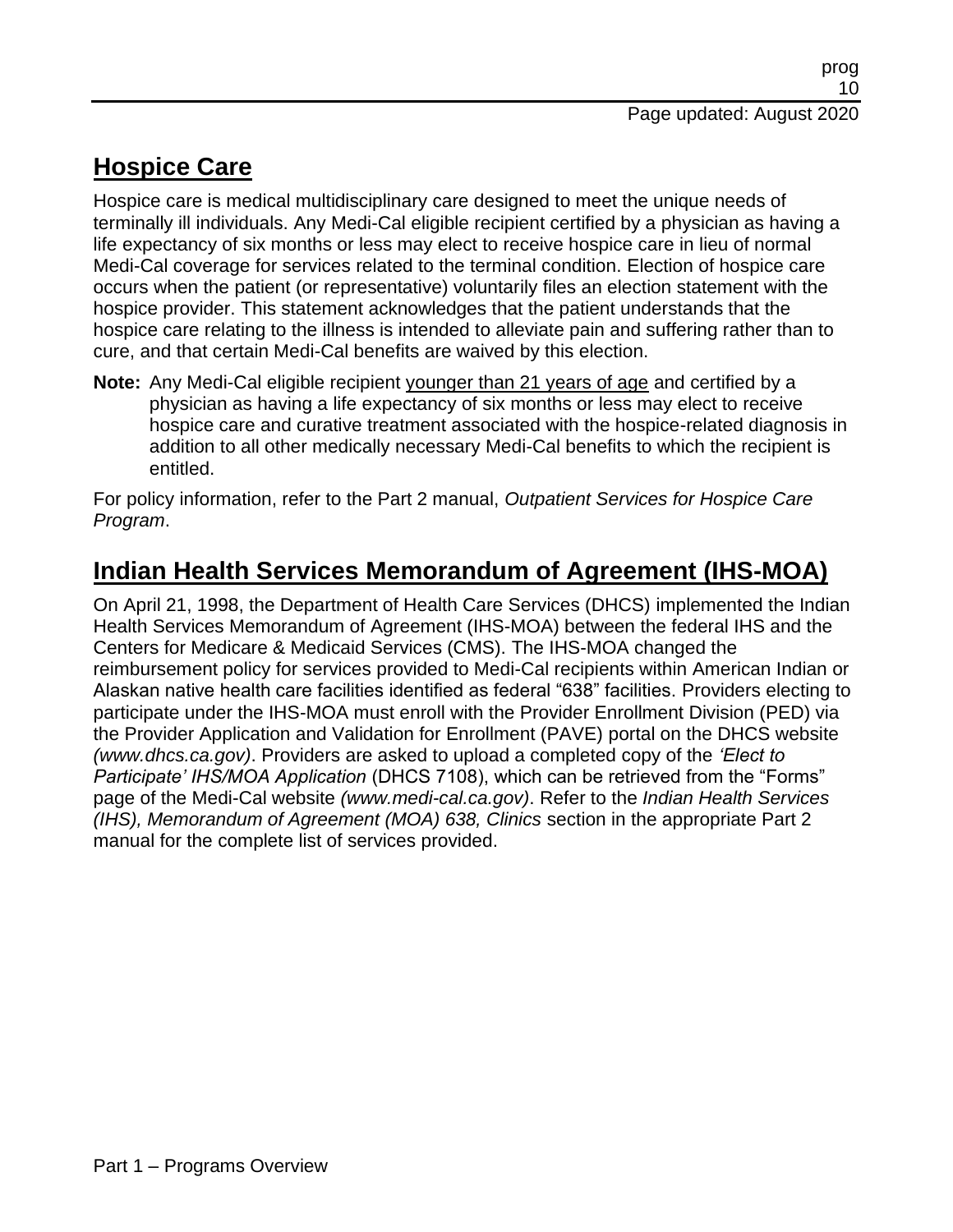#### **In-Home Medical Care (IHMC) Waiver Program**

The In-Home Medical Care (IHMC) Waiver program serves Medi-Cal recipients who, in the absence of waiver services, would otherwise require acute hospital care for at least 90 consecutive days.

#### **In-Home Operations Waiver**

The In-Home Operations (IHO) Waiver serves either 1) participants who have continuously been enrolled in a DHCS In-Home Operations administered Home and Community-Based (HCBS) waiver since prior to January 1, 2002, and require direct care services provided primarily by a licensed nurse; or 2) those who have been receiving continuous care in a hospital for 36 months or greater and have physician-ordered direct care services that are greater than those available in the Nursing Facility/Acute Hospital (NF/AH) Waiver for the participant's assessed level of care.

## **Local Educational Agency (LEA)**

The Local Educational Agency (LEA) Medi-Cal Billing Option Program offers health assessment and treatment for Medi-Cal-eligible children and Medi-Cal-eligible family members within the school environment. Local Educational Agencies (LEAs), as defined under *California Education Code*, Section 33509(e), may apply to participate in this program.

LEA benefits include Targeted Case Management (TCM) services that assist eligible students and eligible family members to access needed medical, social, educational and other services.

For policy information, refer to the *Local Educational Agency* (LEA) sections in the appropriate Part 2 Medi-Cal manual.

#### **Medi-Cal Dental**

The fee-for-service dental portion of the Medi-Cal program is known as Medi-Cal Dental. The Medi-Cal Dental program has been administered by Delta Dental since 1974. Medi-Cal recipients are eligible for dental services rendered under the Medi-Cal Dental program. Providers should refer to the *Medi-Cal Dental Provider Handbook* for limitations or restrictions.

## **[‹‹M](#page-15-1)edi-Cal Rx**

Effective 1/1/2022, the Pharmacy services portion of the Medi-Cal program is known as Medi-Cal Rx and will be administered by Magellan. Claims for fee-for-service Medi-Cal Pharmacy Benefits must be submitted to Medi-Cal Rx. See the Medi-Cal Rx website for more information (*https://medi-calrx.dhcs.ca.gov*)[.››](#page-15-2)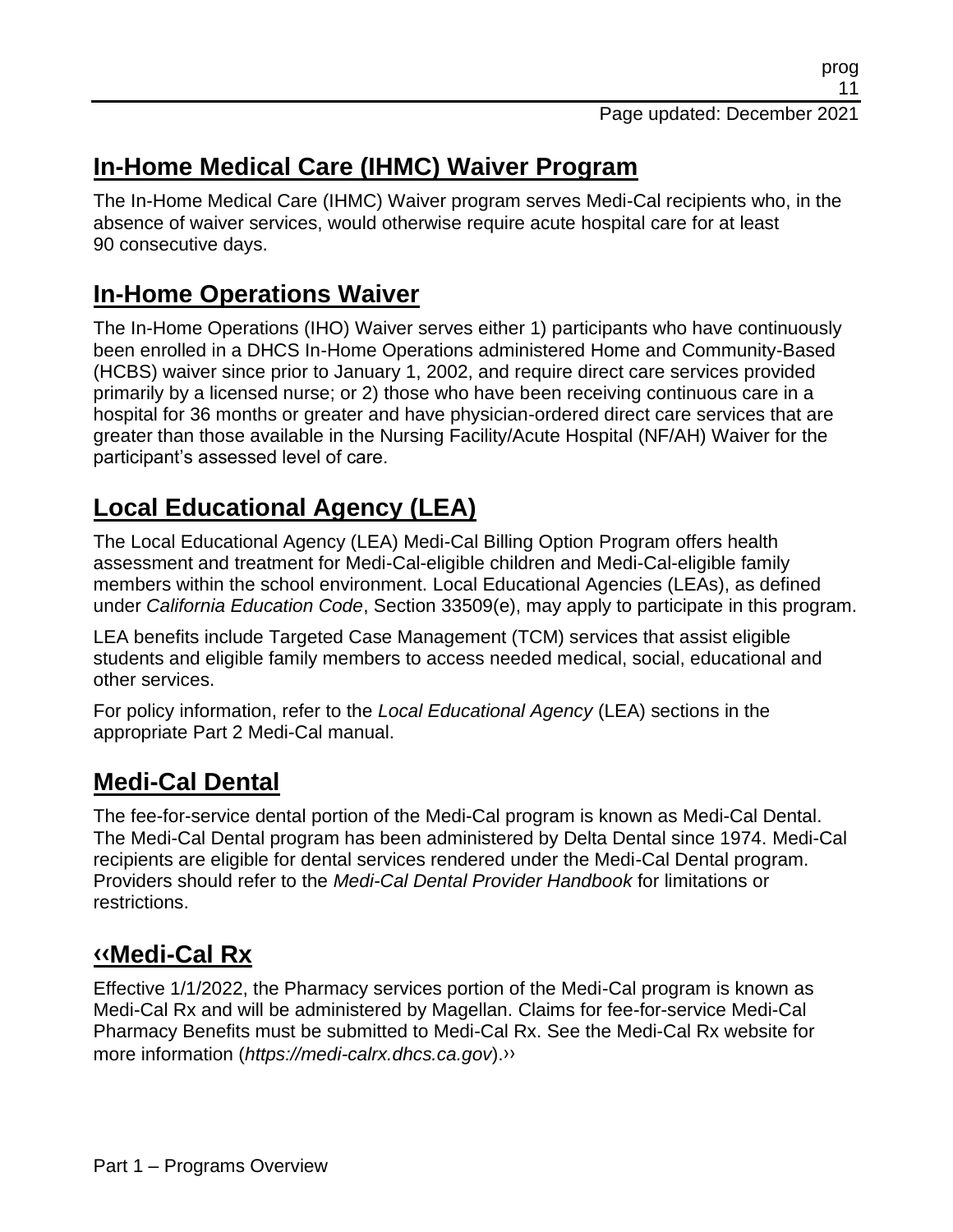## **Minor Consent Program**

The Minor Consent Program offers eligible minors the opportunity to receive confidential care for specific services. *California Code of Regulations*, Title 22, Section 51473.2, states that providers may render services to minors without parental consent only if the services are related to sexual assault, pregnancy and pregnancy-related services, family planning, sexually transmitted diseases, drug and alcohol abuse treatment and counseling, and outpatient mental health treatment and counseling. If a public agency has legal responsibility for a minor, the minor is not eligible for Minor Consent Program services. The minor must apply for the regular Medi-Cal program.

## **Multipurpose Senior Services Program (MSSP)**

The California Department of Aging (CDA), Medi-Cal Services Branch, has received a waiver of certain Medi-Cal state plan requirements, enabling the Medi-Cal program to offer home and community-based services to enable frail, elderly clients to remain at home as an alternative to institutionalized care. The MSSP waiver program allows agencies (MSSP providers) that contract with the Department of Health Care Services (DHCS) to provide comprehensive social and health case management.

For policy information, refer to the Part 2 manual, *Outpatient Services for Multipurpose Senior Services Program*.

## **Nursing Facility/Acute Hospital (NF/AH) Waiver Program**

The NF/AH Waiver provides services in the home to Medi-Cal recipients who would otherwise receive care in an intermediate care facility, a skilled nursing facility, a subacute nursing facility, or an acute care hospital. Services include private duty nursing, case management, waiver personal care services and other home and community-based services.

## **OBRA and IRCA**

[‹‹R](#page-15-1)estricted or full-scope Medi-Cal benefits are extended to previously ineligible non-citizens, effective on or after October 1, 1988. This program was mandated by the *Federal Omnibus Budget Reconciliation Act of 1986* (OBRA) and *the Immigration Reform and Control Act of 1986* (IRCA). IRCA created a legalization program under which the status of certain non-citizens unlawfully residing in the United States may be adjusted over time to permanent resident status. In granting these non-citizens amnesty, the law specifies that their participation in certain assistance programs be restricted to five years. OBRA applies to other non-citizens such as those who are undocumented and temporary visitors[.››](#page-15-2)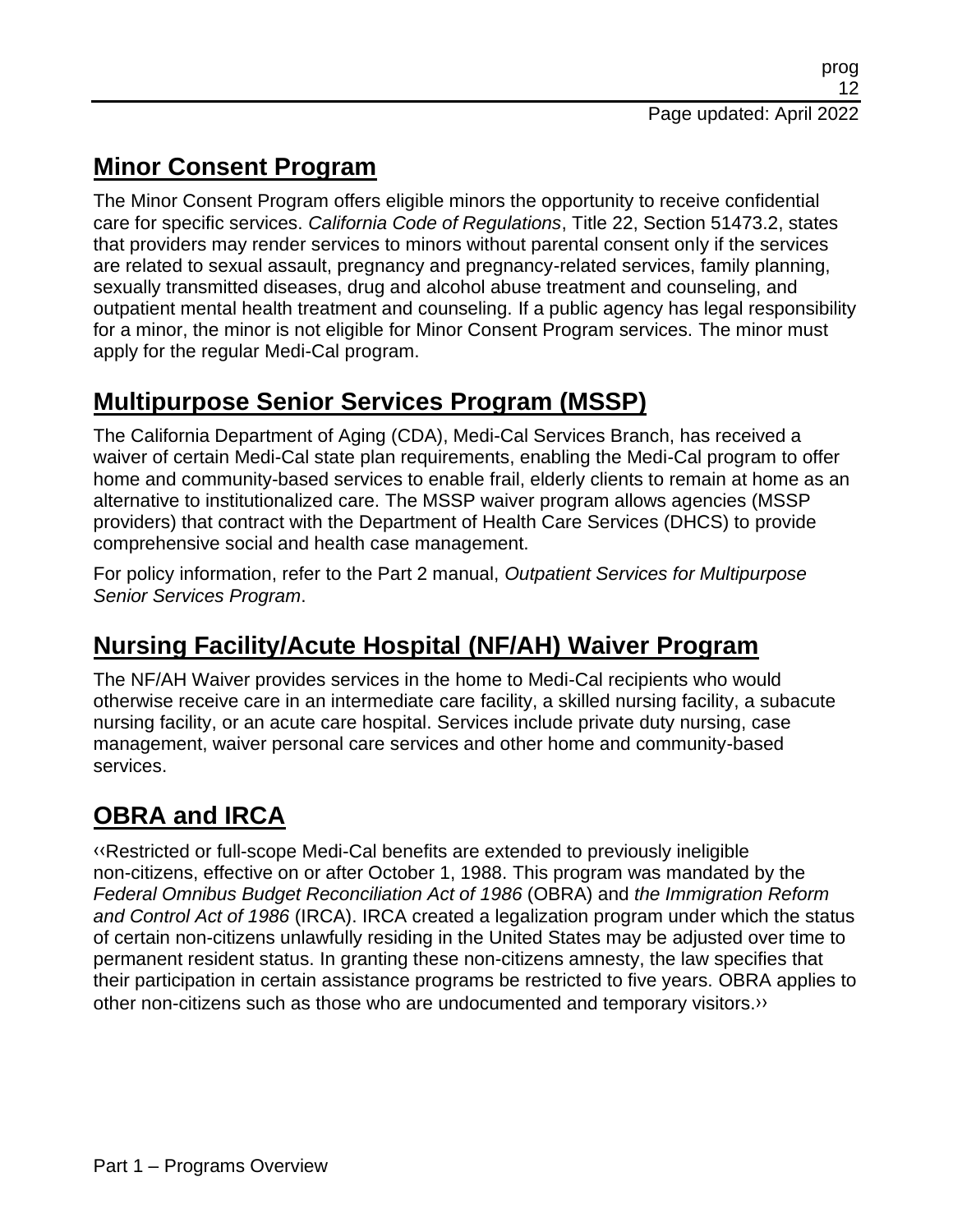#### **Prenatal Care Guidance Program**

The Prenatal Care Guidance (PCG) program is integrated into the existing Maternal and Child Health (MCH) programs in local health departments. The PCG seeks to educate Medi-Cal-eligible women about the importance of prenatal care as well as assist them in obtaining and continuing prenatal care.

Welfare departments are responsible for informing all mothers who apply for and are currently eligible for welfare that publicly funded medical care is available for their children. The integration of MCH and PCG activities will avoid duplicate effort and cost because information about prenatal and well-baby care is usually given to the same people.

Individual PCG programs have been developed at the county level and therefore differ among counties. For further information, contact the local MCH program through the local county health department.

#### **Presumptive Eligibility for Pregnant Women**

The Presumptive Eligibility for Pregnant Women (PE4PW) program allows Qualified Providers to grant immediate, temporary Medi-Cal coverage for ambulatory prenatal care and prescription drugs for conditions related to pregnancy to low-income, pregnant patients, pending their formal Medi-Cal application. The PE program is designed for California residents who believe they are pregnant and who do not have Medi-Cal coverage for prenatal care.

## **Rehabilitation Clinics**

Physical therapy, occupational therapy, speech pathology and audiology evaluations and services are performed in outpatient rehabilitation clinics.

For policy information, refer to the Part 2 manual, *Outpatient Services for Rehabilitation Clinics*.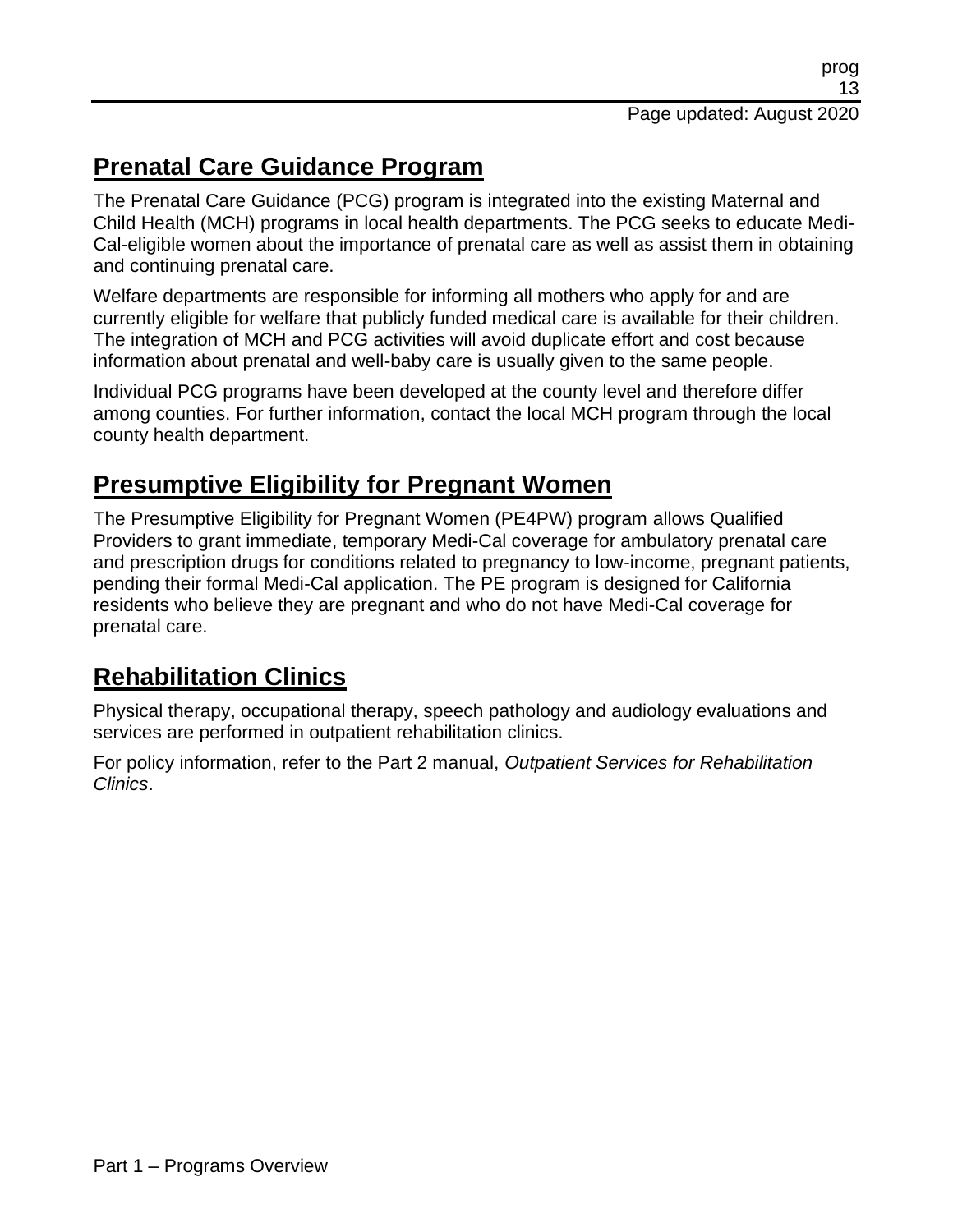#### **Rural Health Clinics (RHCs) and Federally Qualified Health Centers (FQHCs)**

Rural Health Clinics (RHCs) and Federally Qualified Health Centers (FQHCs) provide ambulatory health care services to recipients in rural and non-rural areas.

Rural Health Clinics (RHCs) extend Medicare and Medi-Cal benefits to cover health care services provided by clinics operating in rural areas. Specifically trained primary care practitioners administer the health care services needed by the community when access to traditional physician care is difficult.

Federally Qualified Health Centers (FQHCs) were added as a Medi-Cal provider type in response to the Federal Omnibus Budget Reconciliation Act (OBRA) of 1989. Federal law generally defines FQHC services the same as those offered by Rural Health Clinics.

#### **Rural Hospital Swing Bed Program**

The rural hospital swing bed program offers long term care services in areas where there is a shortage of Nursing Facility Level B (NF-B) beds. To be eligible for the rural hospital swing bed program, hospitals must:

- Meet the standards for hospitals specified in *California Code of Regulations*, Title 22, Section 51207.
- Be certified as a special hospital provider of long term care services under Title XVIII of the federal Social Security Act.
- Be approved by DHCS as a primary health services hospital in accordance with Division 2, Article 10, of the *Health and Safety Code* commencing with Section 1339.

Under the program, rural hospitals may designate some beds for use interchangeably as acute beds or nursing facility beds.

#### **Specialty Mental Health Services**

The State Department of Mental Health (DMH) implemented the Specialty Mental Health Services Consolidation Program for Medi-Cal recipients currently receiving or in need of outpatient or medical professional mental health services. This program expands the Psychiatric Inpatient Hospital Services Consolidation Program that has been in existence since January 1995.

Under the consolidation program, coverage for specialty mental health services will be provided through Mental Health Plans (MHPs) in California's 58 counties. In most cases, the MHP will be the county mental health department. MHPs render, or authorize and pay for specialty mental health services.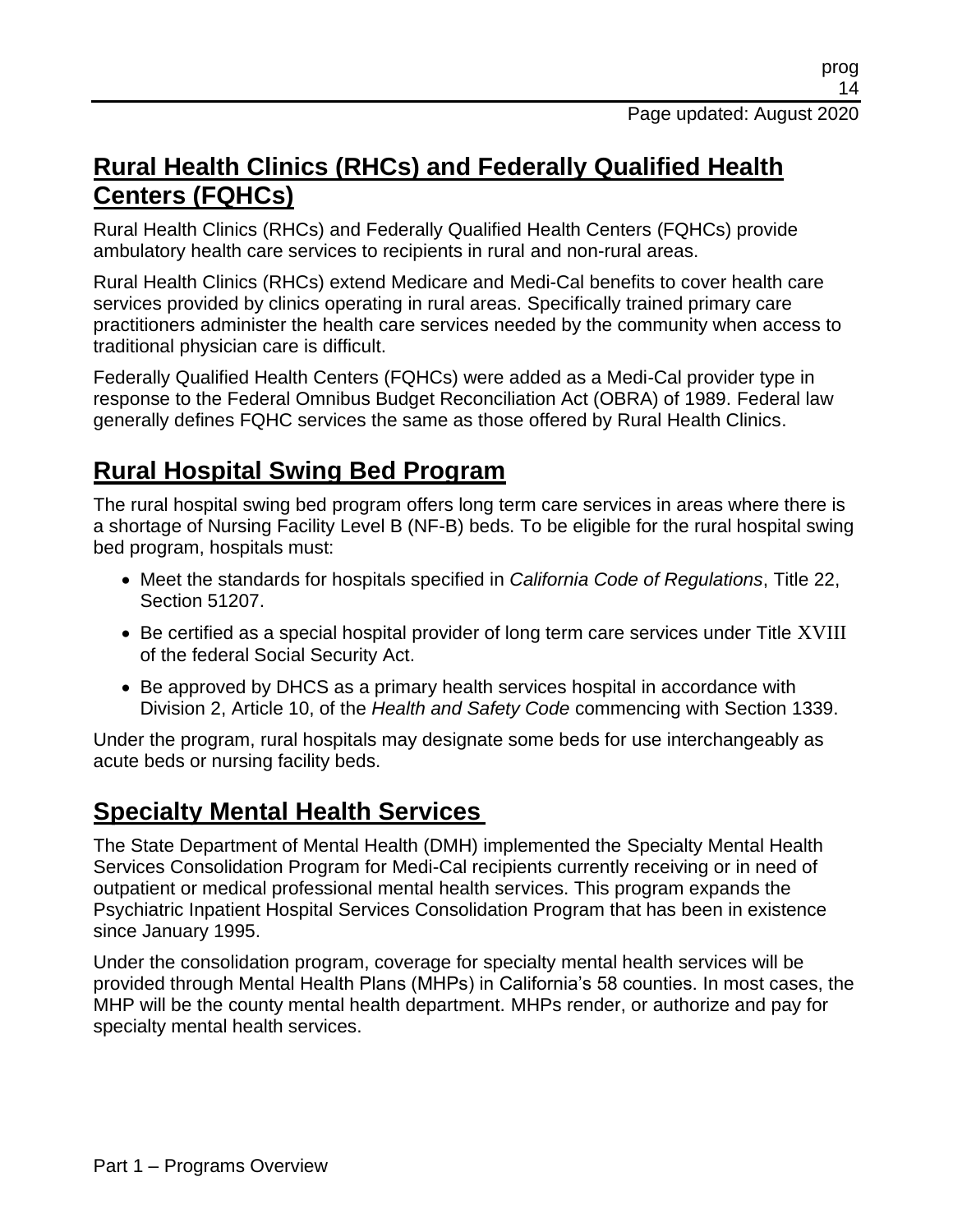#### **Subacute Care Programs**

Adult and pediatric subacute level of care refers to very intensive, licensed, skilled nursing care provided in Distinct-Part/Nursing Facilities Level B (DP/NF-B) in acute care hospitals, or in Free-Standing Nursing Facilities Level B (FS/NF-B) to patients who have a fragile medical condition. Beds designated for either adult or pediatric subacute care cannot be used for swing beds.

# **[‹‹T](#page-15-1)ribal Federally Qualified Health Centers (Tribal FQHCs)**

Tribal FQHCs provide covered primary care clinic services to Medi-Cal patients. Tribal FQHC services may be provided in the clinic or offsite by tribal providers and non-tribal providers who are contractors of the Tribal FQHC.

Tribal FQHCs were added as a provider type per Section 1905(l)(2)(B) of the Social Security Act, which denotes that outpatient health care programs operated by a tribe or tribal organization under the Indian Self-Determination and Education Assistant Act (ISDEAA), Public Law 93-638, are eligible to enroll as a Tribal FQHC in Medi-Cal[.››](#page-15-2)

#### **Tuberculosis Program**

The Medi-Cal Tuberculosis (TB) Program is funded under Title XIX of the Social Security Act to treat individuals who have been infected with TB. This program covers outpatient TB related services for people who are TB-infected and eligible under aid code 7H. Recipients with aid code 7H will receive TB-related services at a zero Share of Cost.

## **Vaccines For Children (VFC)**

The federal Vaccines For Children (VFC) program supplies vaccines free-of-charge to enrolled physicians for Medi-Cal-eligible children. Every Medi-Cal-eligible child younger than 19 years of age may receive vaccines supplied by the VFC program. To participate, providers must enroll in VFC even if already enrolled with Medi-Cal or the Child Health and Disability Prevention (CHDP) program.

#### **Special Group Information**

Eligibility information for individuals identified as members of special groups is found in the eligibility sections of the Part 1 manual.

#### **Managed Care Information**

Eligibility information about Managed Care Plans (MCPs) is found in the managed care sections of the Part 1 manual.